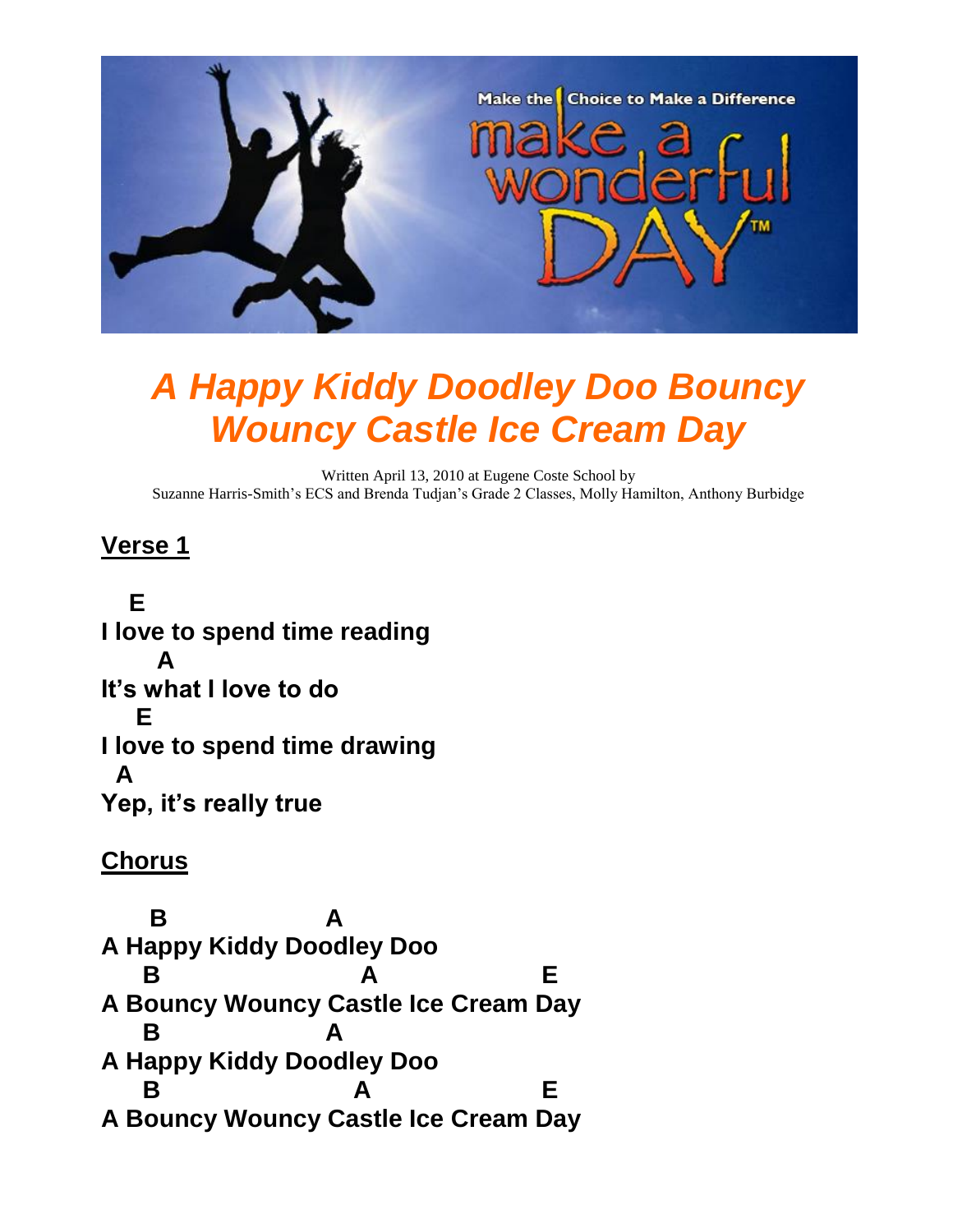#### **Verse 2**

 **E I love to spend time singing A It's what I love to do E I love to spend time dancing A Yep, it's really true**

## **Chorus**

 **B A A Happy Kiddy Doodley Doo B** A E **A Bouncy Wouncy Castle Ice Cream Day B A A Happy Kiddy Doodley Doo B** A E **A Bouncy Wouncy Castle Ice Cream Day**

**Verse 3 E I love to spend time building A It's what I love to do E I love to spend time playing A Yep, It's really true**